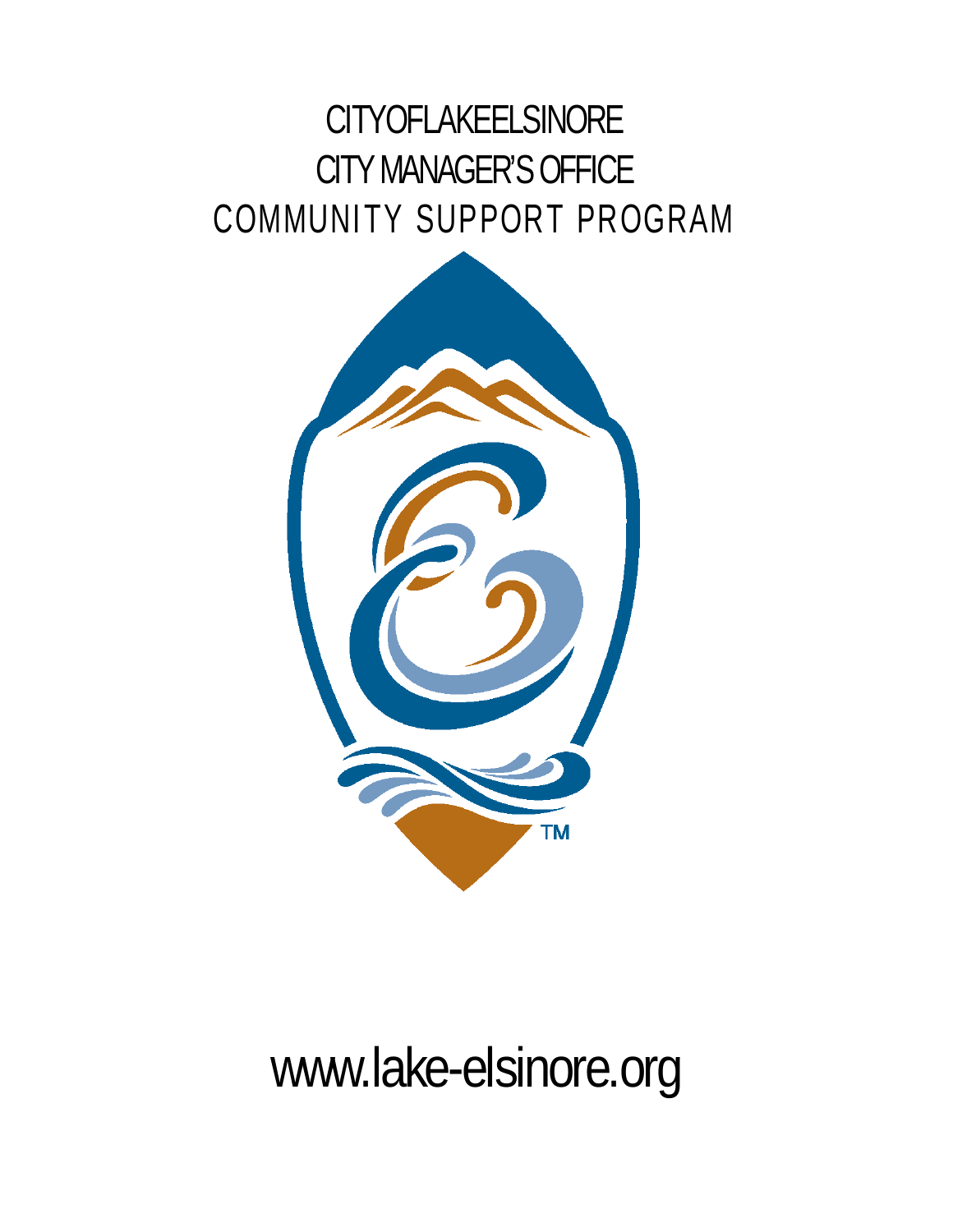### Community Support Program Policy

Each Fiscal Year, the City of Lake Elsinore may allocate funds in its Operating Budget for community support programs within the City of Lake Elsinore.

#### Purpose

The purpose of this policy and application is to establish processing and evaluation criteria for funding requests received from community-based organizations that provide community support programs to Lake Elsinore residents. Each fiscal year, the City of Lake Elsinore may allocate funds toward the Community Support Program ("Community Support Program") to serve as a funding resource to nonprofit organizations that provide programs or services that benefit Lake Elsinore residents.

#### General Policy

This policy provides a statement of guidelines and criteria for distributing Community Support grants. Community Support funds are intended to augment the efforts of nonprofit organizations to benefit residents, neighborhoods and communities in Lake Elsinore. It is the City's policy to have a program that can ensure all requests are evaluated consistently prior to entering into agreements for specific measurable services. Once the agreement is executed, the City will hold recipients accountable for providing the agreed upon services within the specified time frame.

#### Funding Philosophy

Requests for funding received from organizations will be considered during a specified period. Due to limited resources, not all requests can be funded. It is not the City's intention to fund each request received but rather to evaluate each proposal and provide funding to those organizations which most effectively serve the needs and improves the well-being of the residents of Lake Elsinore.

Special consideration is given to proposals that replace or enhance services the City is responsible for providing. The City also puts a higher priority on projects/programs that have a broad community appeal.

The City Council encourages a goal of self-sufficiency for all local organizations. The City Council supports providing grants to organizations that have demonstrated their effectiveness in raising funds and volunteer services for their programs within the community. The Council discourages an over-reliance on City financial assistance to maintain such programs on an ongoing basis. Therefore, all organizations requesting funds from the City should continue efforts to develop stable private funding sources.

#### **Eligibility**

To be eligible for funding, organizations: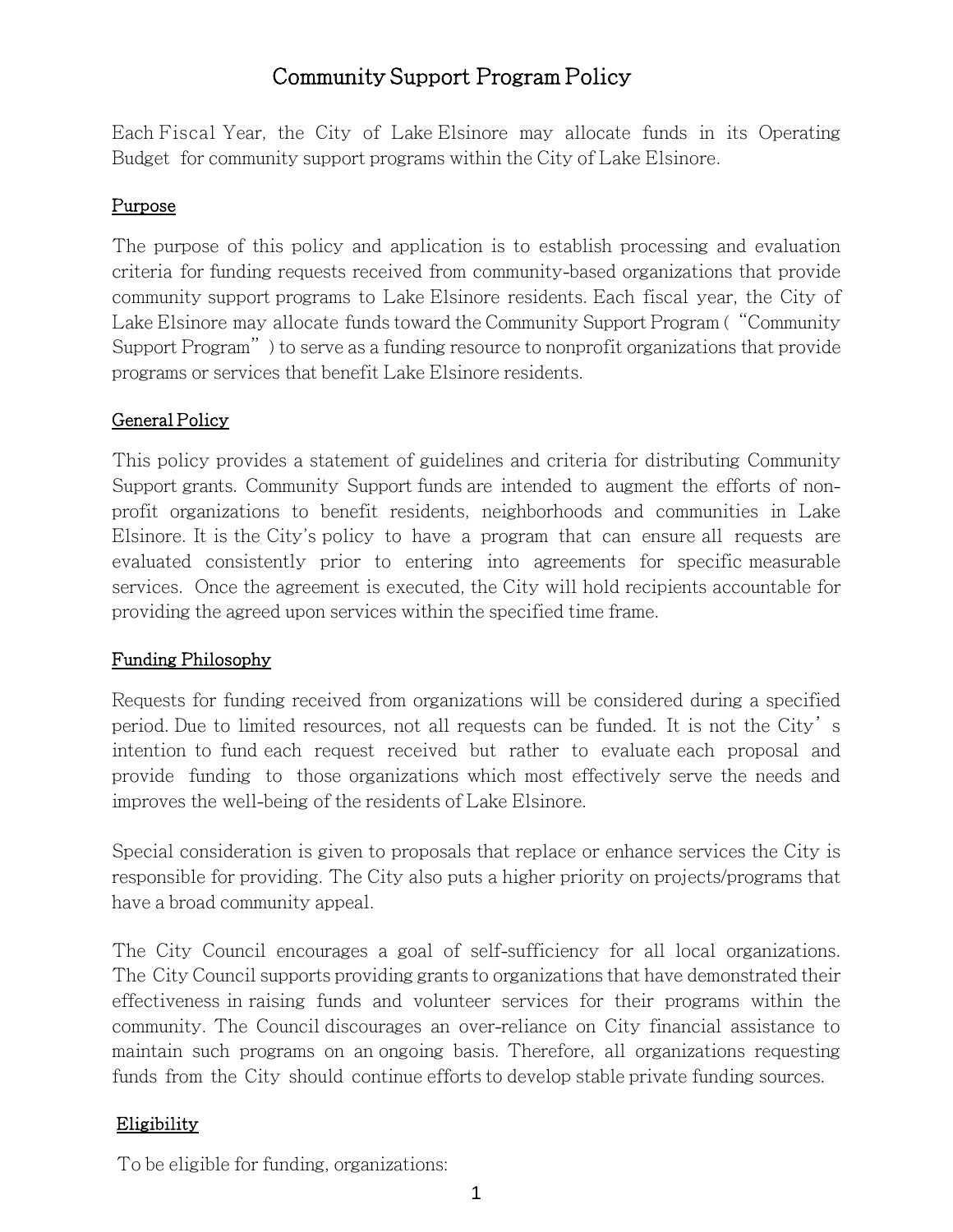- o Must be tax exempt;
- o Must be non-profit (and must be able to provide the  $501(c)$  3 status form);
- o Cannot include salaries as part of their funding request;
- o Cannot include scholarships to high school or college students as part of their funding request;
- o Cannot include debts as part of their funding request;
- o Project / Service must benefit the general community of Lake Elsinore residents.

#### Guidelines

By law, all community support grant funds may only be expended for a public purpose for the City of Lake Elsinore and must comply with all applicable laws. The program or service recommended for funding must be a social welfare program which benefits the general community of Lake Elsinore residents, including promotion of the City. Funds can only be granted to tax exempt IRS 501(c)(3) corporations. Expenditures which will involve a mass mailing cannot violate the Political Reform Act regulations involving mass mailings. The City Council authorizes the City Manager to make administrative modifications to the program and application to assist with maintaining proper compliance with applicable laws.

There will be no roll-over of funds from one fiscal year to another. Any funds that were not allocated by the end of the fiscal year will be returned to the City's General Fund.

The program or service should benefit the general community of Lake Elsinore residents. The Community Support grant will generally not exceed \$5,000 per organization per fiscal year.

#### Procedure

All eligible entities shall complete an application for Community Support Funding. Any Nonprofit agency/organization located in or providing services in the City of Lake Elsinore may apply for Community Support Funding. The application must include a full explanation about the proposed use of the money and include a detailed budget. The application shall be submitted to the City, who would then review the application for completeness. Applying for funds does not ensure that the request will be granted.

Community Support Funding is limited to organizations that have completed the Internal Revenue Service (IRS) process to be designated a 501(c)(3), not-for-profit organization. Formal non-profit status must be up-to-date and submitted as requested on the application. Applicants must be in good standing. Non-profit organizations may apply for funding only if the Project/Program serves a public purpose and follows the laws governing use of public funds.

Applications are reviewed by the City. Funding for the program is limited and some applications, while worthy, will not be funded due to limited resources.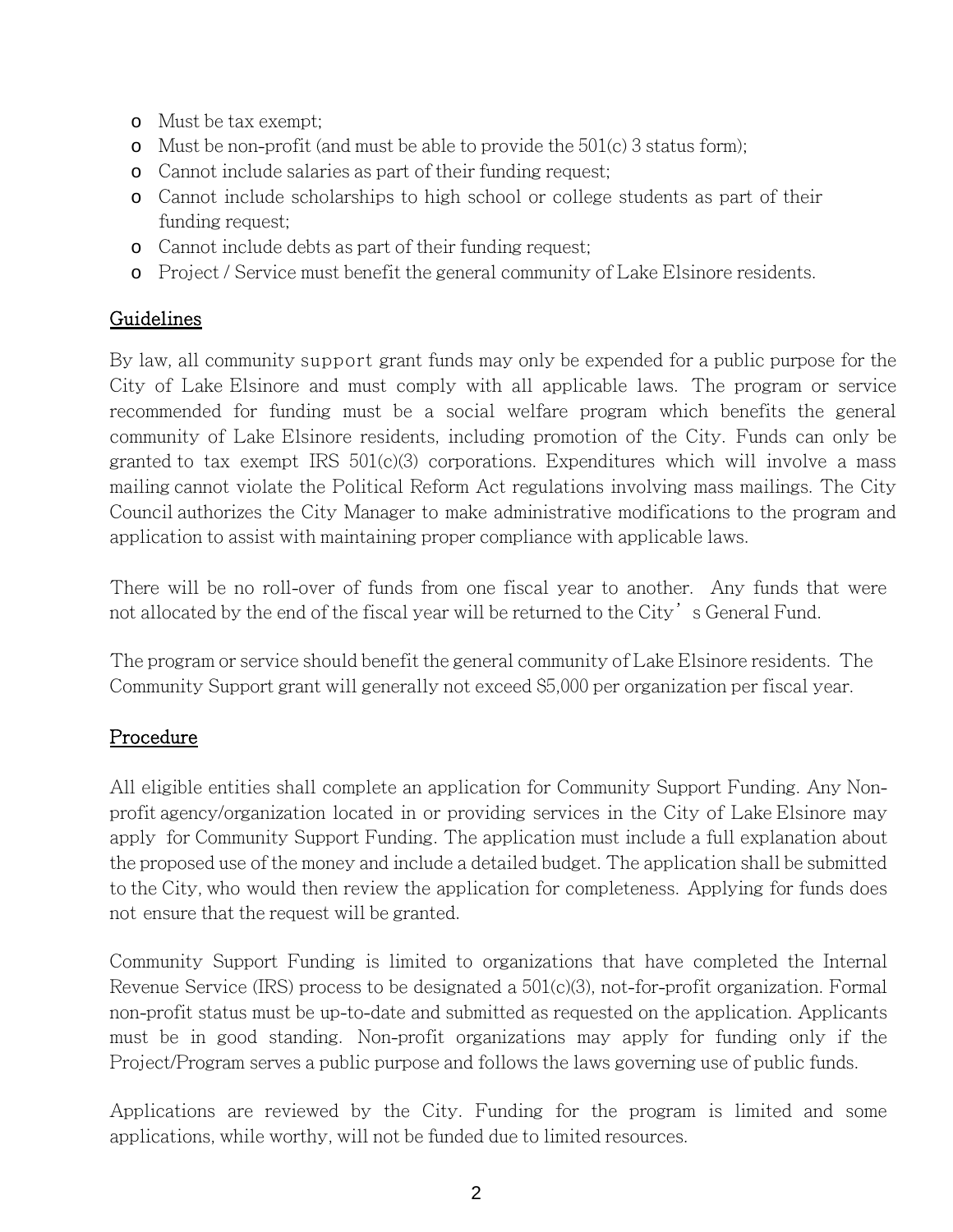The contents of the Application shall (at a minimum) include the following:

- Name of organization;
- Organizational history;
- Description of Project/Program, including a physical address of project/program/event;
- Project/Program benefit;
- Organization objective;
- Project/Program budget;
- Areas served;
- Population served;
- Financial information on the requesting organization;
- Compliance documentation up-to-date for any previous Community Support Funding grants awarded to your organization;
- Signed acknowledgement by the recipient of what is required of them.

Applicants who sign the application enter into a written agreement with the City that specifies the responsibilities of the organization with respect to the use of the Community Support Funding grant, stipulating that the expenses will be documented and the organization must provide a full accounting of expenditures to substantiate that City funds were expended appropriately. Additional records may be requested by the City to ensure the funds were used appropriately.

#### **Compliance**

As follow-up to community support funding awards during each Fiscal Year, each awarded entity shall submit proper back up documentation to substantiate that funds were expended appropriately. This includes invoices/receipts, a narrative that explains each expenditure including how it specifically benefitted Lake Elsinore residents, and a schedule of the Project/Program's revenues/expenditures. See COMPLIANCE REPORTING REQUIREMENTS on Application pages 7 and 8 for specific requirements.

If funds are not expended in accordance with the approved purpose, the organization will be required to refund the amount of funds. Failure to provide proper documentation may jeopardize any future funding. City of Lake Elsinore reserves the right to conduct an audit and/or require additional back-up information to substantiate how funds received from the City were expended.

#### Criteria

In making funding determinations, the City considers the following criteria:

A. Is the organization currently non-profit?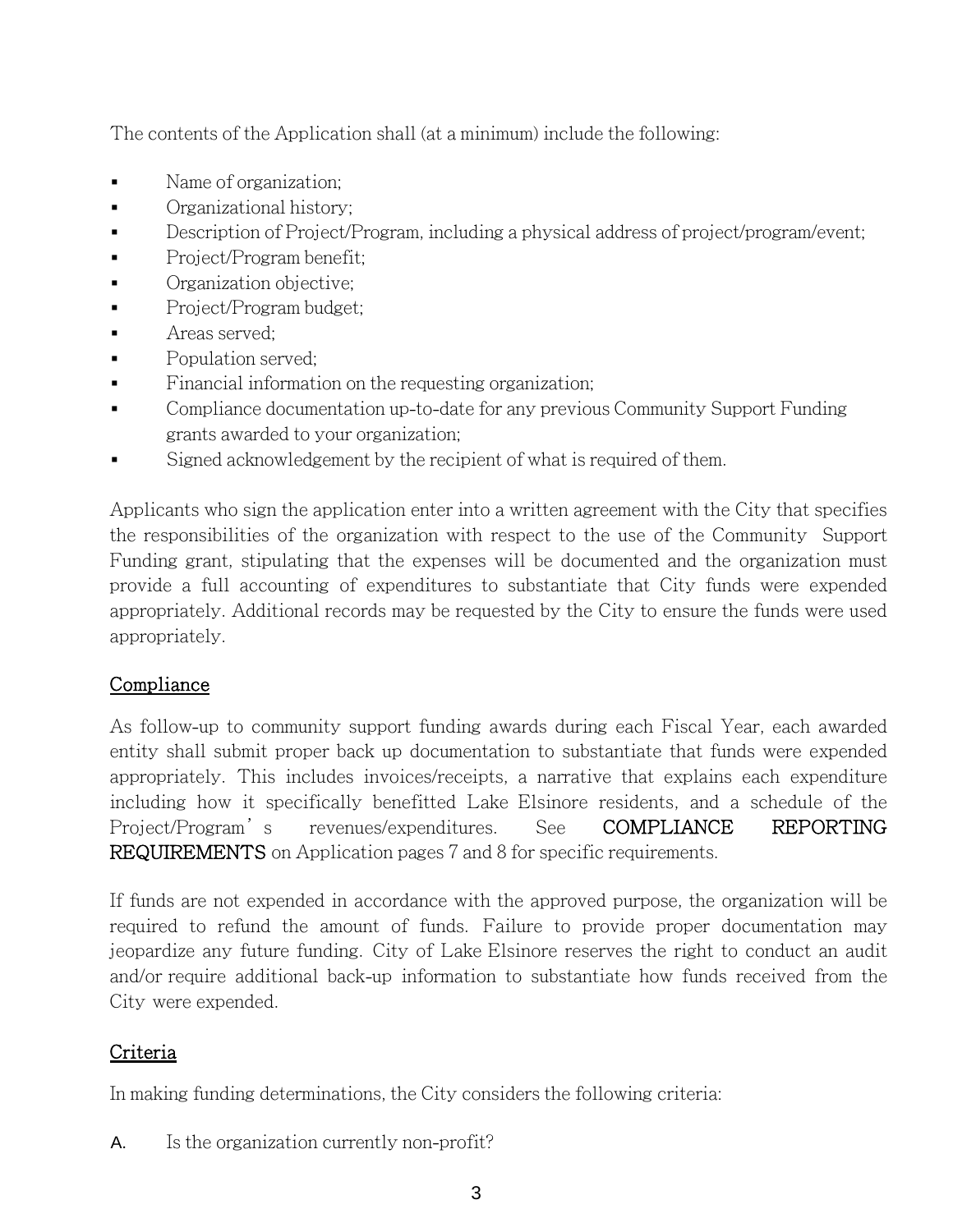- B. Does the organization provide a service to the overall community of Lake Elsinore?
- C. Will the organization use the City of Lake Elsinore Community Support Funding Grant for the benefit of the citizens of Lake Elsinore?
- D. Is the size and make-up of the organization equipped to provide the program/service to the overall community?
- E. What is the public reaction to the group?
- F. Is the group well organized to ensure longevity in the City of Lake Elsinore?
- G. Is there evidence of satisfactory service provided to the City's citizens?
- H. Does the organization possess ongoing program evaluation tools?
- I. Is the organization free from discrimination based on race, color, creed, nationality, sex, marital status, disability, religion, or political affiliation?
- J. Does the organization require attendance or participation in any political, religious or social activity?
- K. Does the organization make its services available to all?
- L. Can the organization provide financial statements (prepared using an appropriate method of accounting) to demonstrate sound financial management?
- M. Can the organization provide a budget for the fiscal year of request demonstrating cost-effectiveness?
- N. Does the organization have a high-quality level of fiscal management?

#### Timelines For Community Support Funding Grants

- Wednesday, October 20, 2021 Deadline for submitting applications.
- November 9, 2021 Award recipients will be announced.
- **Friday, October 21, 2022** Due date for submitting Compliance Reports including Invoice/receipts (see COMPLIANCE REPORTING REQUIREMENTS on Application pages 9 and 10)

#### Directions

- A. Detach the Application from the Policy.
- B. Complete the Application, filling in all the blanks. Secure any attachments with staples.
- C. Do not attach more than is requested.
- D. Submit the original Application to: